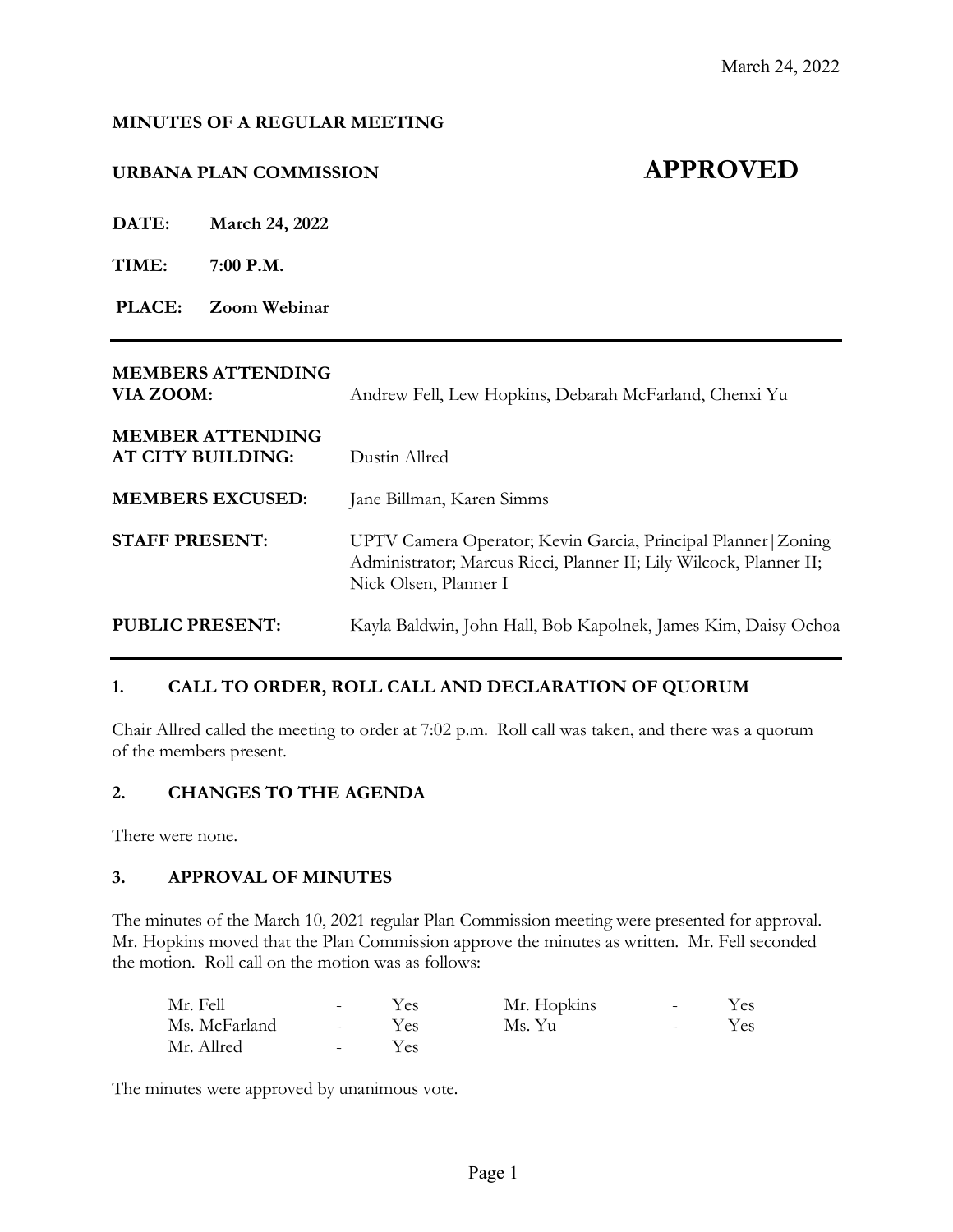# **4. COMMUNICATIONS**

There were none.

# **5. CONTINUED PUBLIC HEARINGS**

**Plan Case No. 2425-T-21 – A request by the Urbana Zoning Administrator to amend the Urbana Zoning Ordinance with changes to Article II (Definitions), Article V (Use Regulations), and Article VI (Development Regulations), and other relevant sections, to facilitate solar energy system installation.**

Chair Allred continued this case to the April 7, 2022 regular meeting at the request of City staff.

**Plan Case No. 2438-T-22 – An application by the Urbana Zoning Administrator to amend the Urbana Zoning Ordinance to allow for limited, residential, commercial and public uses in existing buildings located in the R-7 (University Residential) Zoning District.**

Chair Allred continued this case to the April 7, 2022 regular meeting at the request of City staff.

# **Plan Case No. 2442-T-22 – An application by the Urbana Zoning Administrator to amend the Urbana Zoning Ordinance to require applicants for Planned Unit Developments to hold a neighborhood meeting prior to consideration at Plan Commission.**

Chair Allred re-opened Plan Case No. 2442-T-22. Kevin Garcia, Principal Planner|Zoning Administrator presented an updated staff report for the case. He began by stating the revisions that were made to the proposed text amendment based off the Plan Commission's discussion at their March 10, 2022 regular meeting. He reviewed the proposed changes to the Zoning Ordinance.

Chair Allred asked if the Plan Commission members had any questions for City staff. With there being no questions, Chair Allred opened the hearing for public input. There was none so he declared the public input portion closed and opened the hearing for Plan Commission discussion and/or motion(s).

Mr. Fell asked for clarification if a second neighborhood meeting would be required if the Preliminary Development Review and the Final Development Review were not combined into one case. Mr. Garcia said that was correct. The reason is because the preliminary and the final have different requirements. Mr. Fell commented that from his experience in applying to the City for Planned Unit Development approvals, it would be redundant to hold the neighborhood meeting a second time. Mr. Garcia stated that he did not see how comments affecting the Preliminary Planned Unit Development (PUD) would make any difference to the Final PUD.

Mr. Hopkins asked if there was anything in the proposed changes to the PUD text amendment that would encourage or discourage an applicant to apply for a Final PUD review at the same time as the Preliminary PUD. Mr. Garcia said no. Mr. Fell commented that his firm would always present a PUD application together for both the preliminary and the final reviews. He does not see a point for applying for them separately. If changes need to be made, then the case would be continued to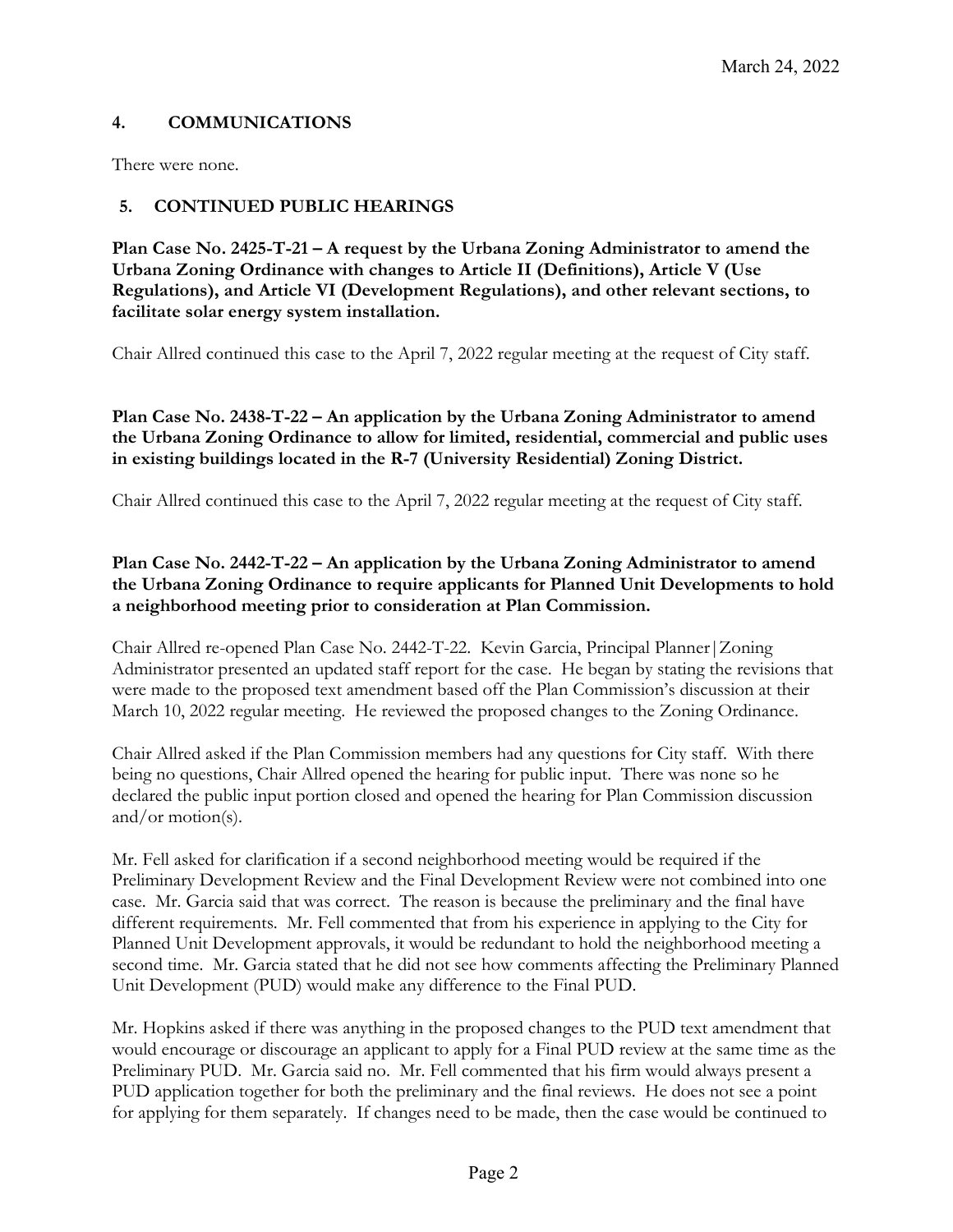allow his team time to make the changes. Mr. Hopkins recalled that most of the PUD cases that have been applied for in the recent past have been with the preliminary and final reviews combined. Mr. Garcia added that the way the PUD ordinance is written contemplates larger developments on the edges of town. He said Clark-Lindsey Village is a good example of this. Clark-Lindsey submitted a preliminary PUD [in the 1980s] for a large area of land, and over the years they have brought final PUDs to the City as they develop each phase. Mr. Hopkins stated that for the larger developments, this makes sense.

Mr. Allred expressed concern about the language requiring a second neighborhood meeting "if the proximity conditions of Section XIII-H.1.b above are met". Mr. Garcia suggested changing "are met" to "apply". Mr. Allred agreed to the suggestion.

Mr. Hopkins moved that the Plan Commission forward Plan Case No. 2442-T-22 to the City Council with a recommendation for approval with the replacement of "are met" with "apply" in Section XIII-3.J.1. Mr. Fell seconded the motion. Roll call on the motion was as follows:

| Mr. Hopkins | <b>Contract</b>   | Yes. | Ms. McFarland | and the state of the     | Yes |
|-------------|-------------------|------|---------------|--------------------------|-----|
| Ms. Yu      | $\sim$ 100 $\sim$ | Yes  | Mr. Allred    | <b>Contract Contract</b> | Yes |
| Mr. Fell    | $\sim$ 100 $\sim$ | Yes  |               |                          |     |

The motion passed by unanimous vote. Mr. Garcia noted that this case would be forwarded to City Council on April 11, 2022.

## **6. OLD BUSINESS**

There was none.

# **7. NEW PUBLIC HEARINGS**

## **Plan Case No. 2443-SU-22 – A request by VitalSkin Dermatology for a Special Use Permit to expand a medical clinic in the existing building at 1111 West Kenyon Road in the B-3, General Business Zoning District.**

Chair Allred opened Plan Case No. 2443-SU-22. Kevin Garcia introduced Nick Olsen as the newest Planner for the City of Urbana.

Mr. Olsen presented the case to the Plan Commission. He began by stating the purpose for the special use permit application, which is to expand the existing dermatology clinic and testing area within the building by up to 7,900 square feet, for a total of 13,900 square feet. He described the subject property, noting the current location, zoning and land use. He showed the Preliminary Site Plan, indicating the area of the building that they would like to expand into. He talked about parking requirements for future expansion. He summarized staff findings, read the options of the Plan Commission and presented staff's recommendation for approval with the following condition: Construction of additional clinic or testing space must be in general conformance with the submitted site plan (Exhibit E), which allocates up to 7,900 additional square feet to clinic and testing space.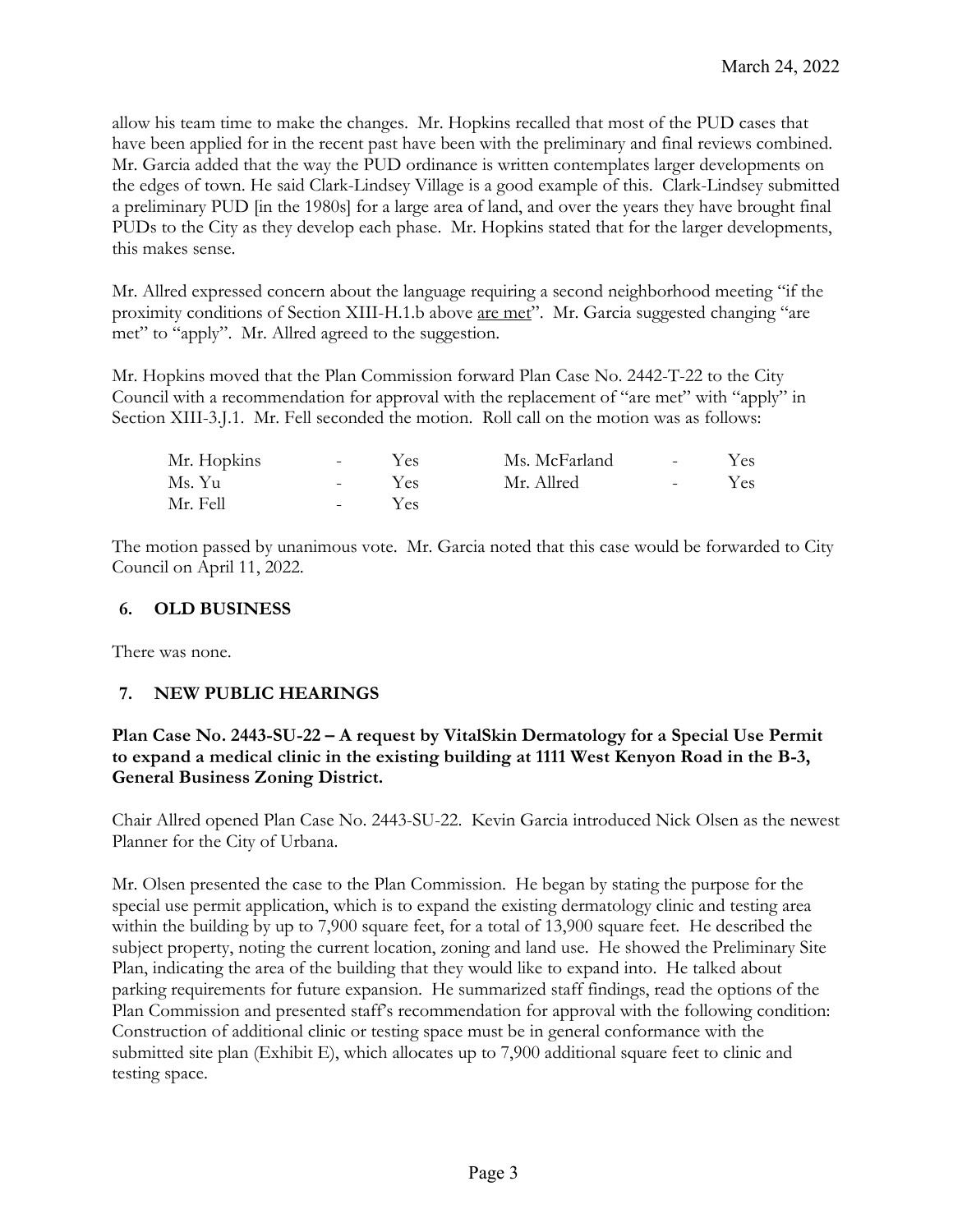Chair Allred asked if the Plan Commission members had questions for City staff. With there being none, Chair Allred opened the hearing for public input. He invited the applicant to speak.

Bob Kapolnek, of KAP Architecture LLC, spoke in favor of the proposed application. He stated that he was the architect for the proposed expansion. He clarified that patients would not be allowed in the lab. The lab would be used to process slides with human tissue. He noted that a future expansion would likely be for office space.

With there being no additional public input, Chair Allred declared the public input portion of the hearing closed and opened the hearing for Plan Commission discussion and/or motion(s).

Mr. Fell moved that the Plan Commission forward Plan Case No. 2443-SU-22 to the City Council with a recommendation for approval with the following condition: Construction of additional clinic or testing space must be in general conformance with the submitted site plan (Exhibit E), which allocates up to 7,900 additional square feet to clinic and testing space. Ms. McFarland seconded the motion. Roll call on the motion was as follows:

| Ms. McFarland | <b>Contract Contract</b> | Yes  | Ms. Yu   | $\sim$ 10 $\sim$  | Yes: |
|---------------|--------------------------|------|----------|-------------------|------|
| Mr. Allred    | <b>Service</b>           | Yes  | Mr. Fell | $\sim$ 100 $\sim$ | Yes. |
| Mr. Hopkins   | $\Delta \sim 10^{-10}$   | Yes. |          |                   |      |

The motion passed by unanimous vote. Mr. Olsen noted that the case would be forwarded to City Council on April 11, 2022.

# **8. NEW BUSINESS**

## **Case No. CCZBA-030-AT-21 – A request by the Champaign County Zoning Administrator to amend the Champaign County Zoning Ordinance to add Data Center and PV Solar Array to the Table of Authorized Principal Uses, and related changes.**

Chair Allred opened Case No. CCZBA-030-AT-21. Marcus Ricci, Planner II, presented the staff report and gave a brief background for the proposed County text amendment. He reviewed the changes in the text amendment. He referred to Table 1. Comparison of County and City Zoning Districts The table shows the districts that data centers, PV solar arrays and PV solar farms are allowed in. He talked about the City's regulations for data centers and PV solar arrays. He referred to Figure 1. Champaign County Proposed Solar Array Process Flowchart that is included in the written staff report. He also showed Exhibit C, Proposed Data Center Districts, and Exhibit D, Proposed PV Solar Array Districts, which are maps showing the County zoning districts where data centers and PV solar arrays would be allowed. He talked about the implications of the proposed text amendment on developments within the City's Extra Territorial Jurisdiction (ETJ) area and how the proposed text amendment relates to the City's 2005 Comprehensive Plan. He read the options of the Plan Commission and presented City staff's recommendation not to protest the proposed amendment.

Chair Allred asked if any Plan Commission members had questions for City staff.

Mr. Hopkins asked if Champaign County special use permits were brought before the Plan Commission. Kevin Garcia, Principal Planner | Zoning Administrator, replied that Section XI.2 of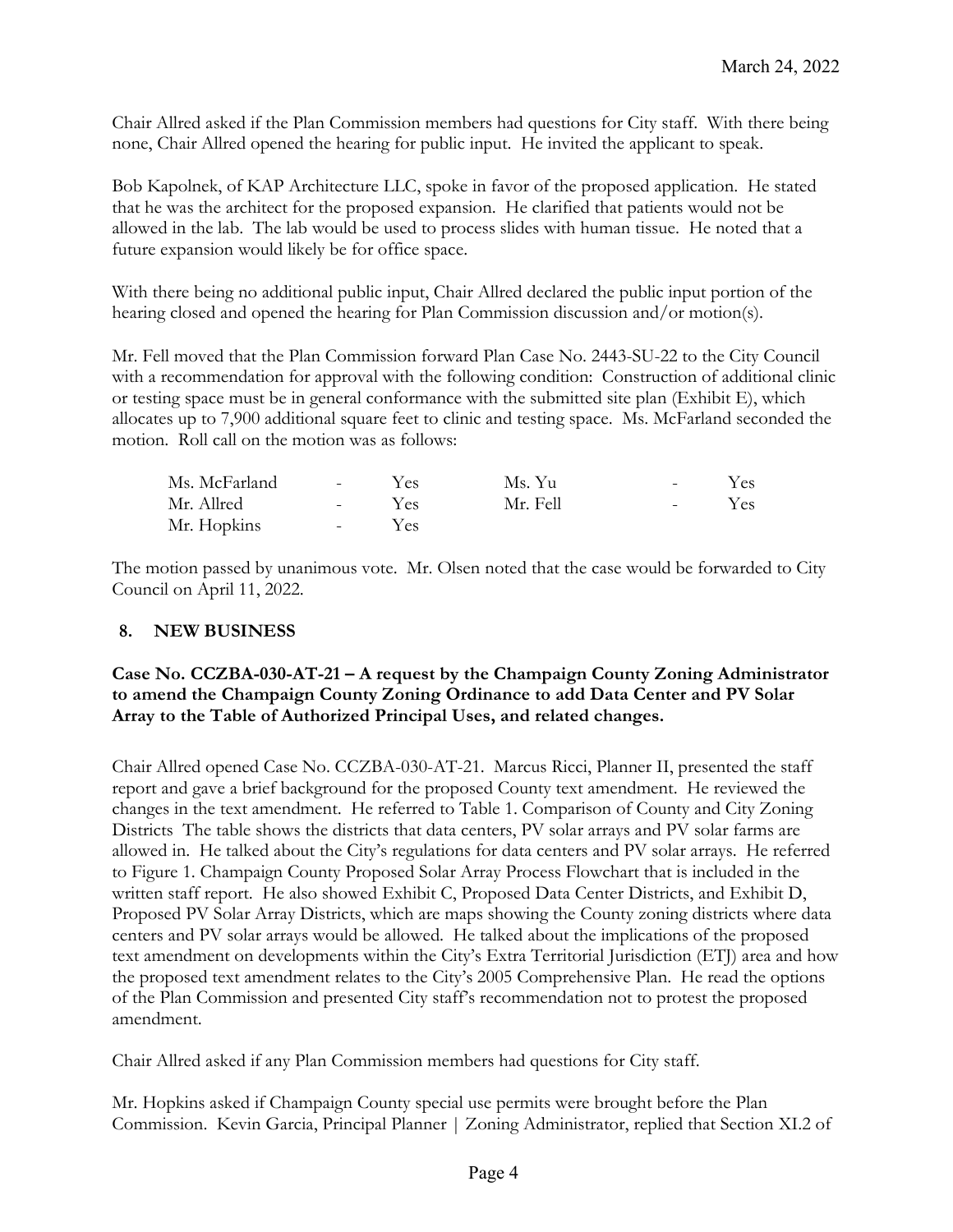the Urbana Zoning Ordinance states that the Plan Commission has the power to review zoning and special use cases before the Champaign County Zoning Board.

Mr. Hopkins asked if the Illinois Pollution Control regulates noise control for data centers independent of surrounding land uses. Mr. Ricci explained that land uses are taken into consideration.

Mr. Hopkins asked for clarification that if an engineer is required to confirm an analysis only if there is a residence within 1,500 feet; however, the noise regulations apply regardless. Mr. Ricci said that any noise level from any data center has to comply with the Illinois Pollution Control noise regulations. If a data center is located within 1,500 feet, then the applicant would be required to submit a noise analysis with the special use permit application. However, if the Illinois Pollution Control gets a complaint about the noise level coming from a data center further away from a residence than 1,500 feet, then they will follow up and enforce the noise regulations.

Mr. Allred questioned in what way is the determination to classify data centers as Electrical Substations in the City of Urbana. Mr. Garcia replied that a determination like this is made when a use is proposed that is not listed in the Zoning Ordinance's Table of Uses. The Zoning Administrator is tasked with picking the most similar use from the uses listed. He noted that City staff is in the process of creating definitions and regulations for solar arrays. Mr. Hopkins said that he finds the equation of data centers and electrical substations problematic. Mr. Garcia agreed.

With there being no further questions for City staff, Chair Allred opened the case for public input. There was none, so Chair Allred opened the case for Plan Commission discussion and/or motion(s).

Mr. Hopkins raised the issue of recent negative press about noise from data centers. He expressed concern about future development on the edge of Urbana approaching where data centers are being built. He thought the proposed County text amendment looks good, but he would like to know more about how the noise regulations work in practice. He suggested that the City staff make defining "data center" in the City's Zoning Ordinance a priority so we know how to address it for future data center and solar array applications. Mr. Allred agreed with Mr. Hopkins.

Mr. Hopkins moved that the Plan Commission forward Case No. CCZBA-030-AT-21 to the City Council with a recommendation not to protest the proposed amendment. Mr. Fell seconded the motion. Roll call on the motion was as follows:

| Ms. McFarland | $\sim 10^{-10}$   | Nο  | Mr. Fell    | $\sim$ 100 $\mu$ | Yes |
|---------------|-------------------|-----|-------------|------------------|-----|
| Ms. Yu        | $\sim 100$        | Yes | Mr. Hopkins | $\sim$ 100 $\mu$ | Yes |
| Mr. Allred    | $\sim$ 100 $\sim$ | Yes |             |                  |     |

The motion was passed by a vote of 4 yeses to 1 no. Mr. Garcia stated that this case would be forwarded to City Council on April 11, 2022.

# **9. AUDIENCE PARTICIPATION**

There was none.